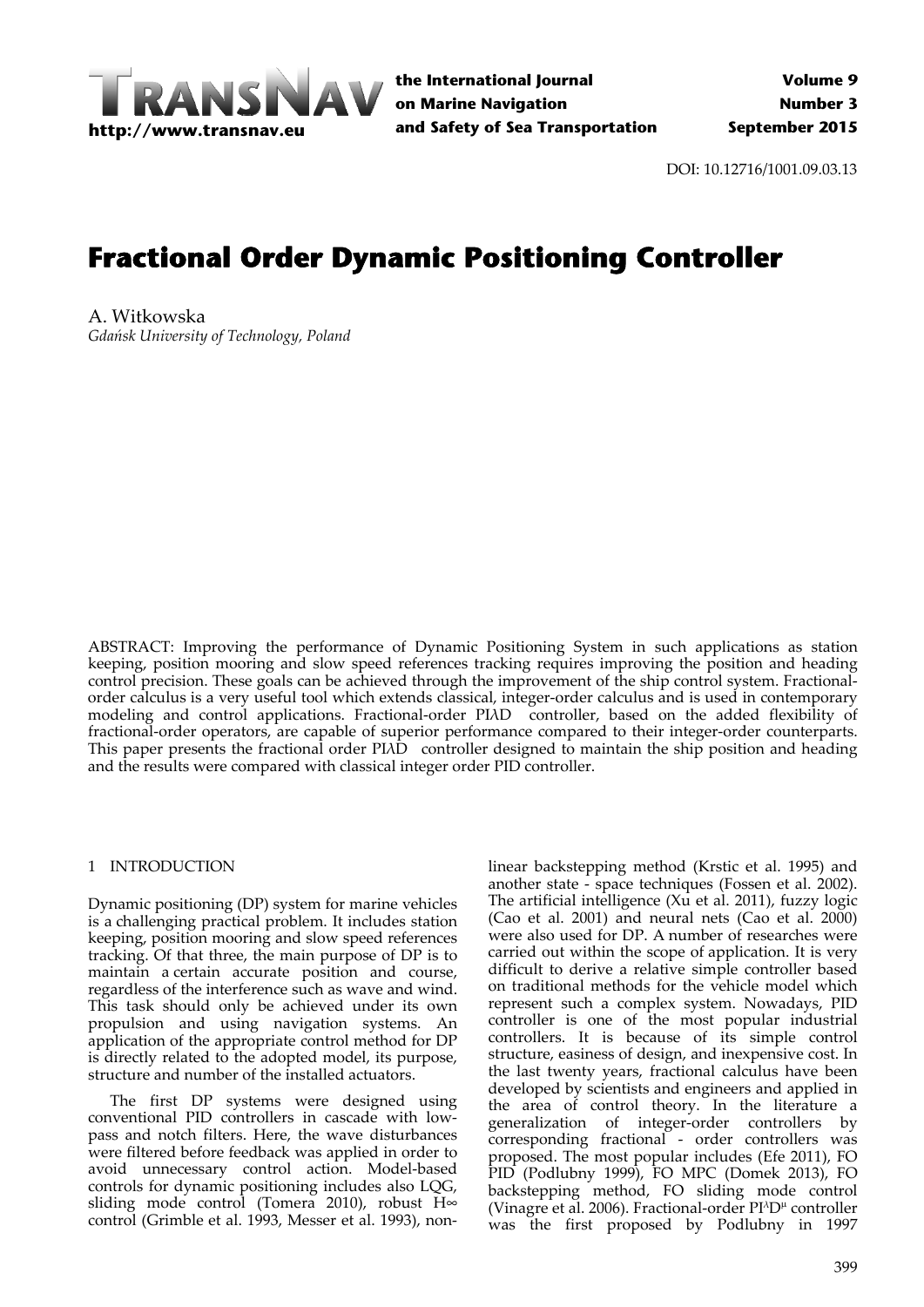(Podlubny et al. 1997). Fractional - order PI^D<sup>µ</sup> controllers, based on the added flexibility of fractional‐order operators involving an integrator of order  $\lambda$  and a differentiator of order  $\mu$ . They are capable of superior performance compared to their integer‐order counterparts. Fractional‐order calculus is a very useful tool in some fields of research. But on the study of vehicle control system, only several literatures were found (Nouillant et. al. 2002, Zhang et. al. 2006). Therefore, the purpose of this paper is to implement a fractional-order PID control scheme as DP controller. The proposed solutions have not been applied for controlling DP units to increase the accuracy of keeping its position and direction.

Presently there exist several tools for working with fractional models and controllers. They include CRONE (Oustaloup et. al. 2000), Ninteger (Valerio 2005) and FOMCON (Tepljakov et. al. 2011) MATLAB toolboxes.

A larger number of control parameters FOPID (five parameters tuned, instead of three), and a larger space values for these parameters (set of real numbers), provides greater flexibility in the design of the controller with respect to the standard PID controller. However, this also implies that the tuning of the controller can be much more complex.

Different methods for the design of a FOPID controller have been proposed in the literature (Monje et. al. 2008). They include a frequency domain approach (Vinagre et. al. 2000), Ziegler‐Nichols tuning rules and also optimization methods such as Particle Swarm Optimization (PSO) (Karimi et. al. 2009). In this paper the Genetic Algorithm method was used to tune the parameters of the controller.

## 2 DYNAMIC POSITIONING SYSTEM

The main control loop of dynamic positioning system consists of the following modules: position and heading controller, control allocation system, dynamics of propellers, dynamics of the DP ship as the object of control, and the observer of current estimated output quantities for position, course, and longitudinal, lateral and angular speed components as shown in Figure 1. Based on the comparison of the vector of set position and direction values  $\eta_d$  with the vector of current estimated values  $\eta$  obtained from the observer. DP controller calculates the vector of the required surge, sway forces and yaw moment  $\tau$  to compensate deflections from the given values, according to the assumed error of control. In this system the ship position and direction controller controls the motion of this object independently in three degrees of freedom, calculating the set values of  $\tau$  for the drive allocation control system.



Figure 1. Dynamic ship positioning system.

Basic problems to be solved when designing DP systems include:

- filtration of signals and estimation of measured and non‐measured quantities,
- selection of the control method and the DP controller,
- allocation of drive controls (Witkowska 2014).

In the paper the second task will be the aim of analysis.

During the study of controller properties it was assumed that the control allocation system and actuators were neglected, ie. produced by thrusters resultant forces and moment are equal to the calculated by the DP controller.

#### 2.1 *Mathematical model of DP vessel*

Kinematic and dynamic properties of DP vessel on the water, are described using a non-linear differential equations in three degrees of freedom taking into account the surge, sway and yaw motion. In this case it is possible to control independently the position components *x*, *y* and the rotation *r* of the ship by changing the angle of ship, bow position with respect to North. Other movements of the ship: rolling pitching and heaving can be omitted provided that the ship is stable laterally and longitudinally moves across the surface of the waters. In addition, at low speed the Coriolis force and centripetal also nonlinear hydrodynamic damping force can be neglected. Given the above assumptions, the mathematical model of ship motion in the horizontal plane is described by the following system of differential equations (Fossen 2002):

$$
\frac{d\eta}{dt} = R(\psi)\nu\tag{1}
$$

$$
M\frac{dv}{dt} + Dv = \tau
$$
 (2)

where:  $\tau = [\tau_x, \tau_y, \tau_z]^T$  - generalized vector of forces and moment, provided by DP controller,  $\eta = [x, y, \psi]^{T}$  ship position and heading  $0<\psi<2\pi$  of the ship in the earth-fixed frame,  $v=[u,v,r]^{T}$ - linear velocities in surge, sway and angular velocity coordinated in the body fixed frame,  $M \in \mathbb{R}^{3\times3}$ ,  $D \in \mathbb{R}^{3\times3}$  and  $R(\psi) \in \mathbb{R}^{3\times3}$ denotes respectively matrix of inertia, damping and the transformation matrix of the coordinate system associated with the center of gravity of the ship to the coordinate system with the fixed point of the earth. The rotation matrix  $R(\psi)$  with the property  $R^{T} = R^{-1}$  is given by:

$$
R(\psi) = \begin{bmatrix} cos\psi & -sin\psi & 0 \\ sin\psi & cos\psi & 0 \\ 0 & 0 & 1 \end{bmatrix}
$$
 (3)

The first-order wave frequency (WF) part of motion is modeled as a second order linear system for each of the 3 DOF (*i*=1,2,3), producing signals added to the position and heading measurements.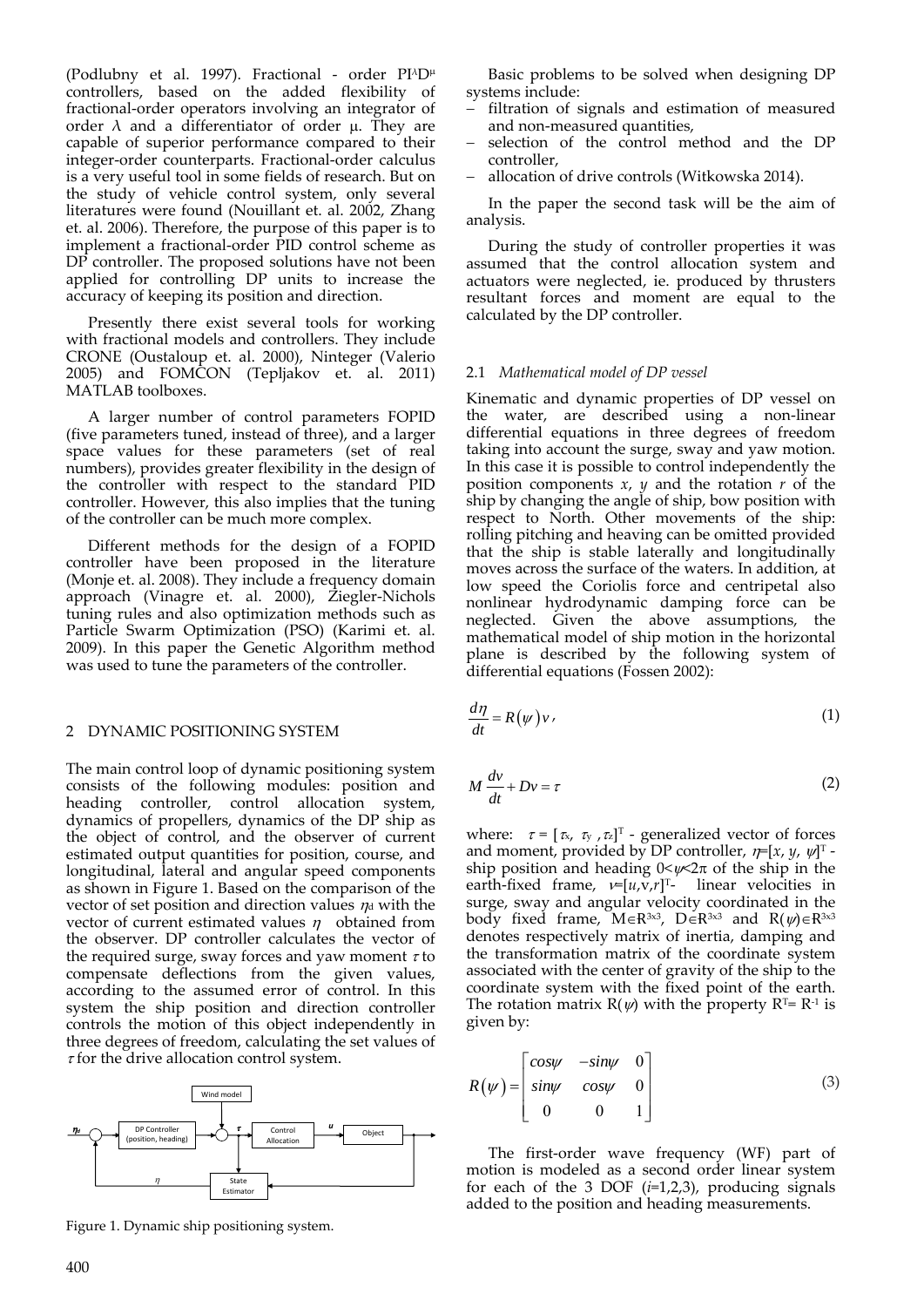$$
h_i(s) = \frac{2\zeta_i \varpi_{0i} \sigma_i}{s^2 + 2\zeta_i \varpi_{0i} s + \varpi_{0i}^2}
$$
(4)

where:  $\zeta_i$  =0.1 - relative damping ratio,  $\varpi_{0i}$  = 0.65 rad/s - dominating wave frequency,  $\sigma=0.5$  m. -wave intensity parameter.

Transmittance input signal is a white noise with zero mean. A simplified wave disturbances model is a linear approximation of the wave spectrum. The output of the transmittance is added to the measured signals - position and heading of the vessel in order to modelling an impact of high frequency component of the ship movement. Transmittance parameters define the significant wave height about  $\text{Hs} \approx 3$  m., which means sea state 5 degrees in the scale of Douglas. The above wave frequency model is widely used in the literature for the simulation tests and to study the observer properties of filtration and estimation.

#### 2.2 *State observer*

The DP control system mostly assumes that only position and heading signals are available through the navigation measurement systems such as GPS, DGPS and gyro. In contrast, immeasurable ship speed which is necessary to derive control laws are estimated from the state observer. In the DP system (Fig. 2) the nonlinear passive observer was considered (Fossen et. al. 1999), which also makes filtering of high frequency wave disturbances.

#### 2.3 *DP controller*

Nowadays, most of DP systems which are a part of the vessels equipment, use the classical PID algorithms to control the position and heading angle.

#### 2.3.1 *Nonlinear PID*

After 1995, nonlinear PID control design have been applied (Fossen 2002) to DP systems with good results. The PID control concept can be generalized to nonlinear mechanical system by exploiting the kinematic equations of motion in the design (5):

$$
\tau = -K_{I}R^{T}(\psi)\int_{0}^{t}(\eta - \eta_{d})d\tau - K_{p}R^{T}(\psi)(\eta - \eta_{d}) - K_{d}R^{T}(\psi)\cdot\frac{d\eta}{dt}
$$
(5)

In order to take advantages of the observer, the control law was implemented using the estimated states instead of the true one, due to the absence of required measurements, and because of the wave filtering. Thus, the last component of (5) was substituted by (1)

$$
\tau = -K_I R^T(\psi) \int_0^t (\eta - \eta_d) d\tau - K_p R^T(\psi) (\eta - \eta_d) - K_d \nu \tag{6}
$$

where  $K_I$ ,  $K_P$ ,  $K_d \in \mathbb{R}^{3 \times 3}$  - matrixes of integral, proportional and derivative gains, illustrating the influence of individual components in three degrees of freedom;  $\eta$  - vector of estimated ship positions and heading,  $\eta_d$  - vector of desired variable,  $v$  - vector of estimated ship velocities. The Figure 2 presents a block‐diagram configuration of nonlinear PID (6).



Figure 2. Block‐diagram of PID (6).

In this figure the symbol 1/s denotes the Laplacea's form of integral operator.

#### 2.3.2 *Fractional order PID*

All the classical types of PID controllers are the special cases of the fractional  $PI^{\wedge}D^{\mu}$  controller involving an integrator of order  $\lambda$  and differentiator of order  $\mu$ .

According to nonlinear PID controller (5) and fractional calculus the vector of control signals  $\tau$  can then be expressed in the time domain as:

$$
\tau = -K_{I}R^{T}(w)D_{i}^{-\lambda}(\eta - \eta_{d}) - K_{p}R^{T}(w)(\eta - \eta_{d}) - K_{d}R^{T}(w) \cdot D_{i}^{\mu}\eta \qquad (7)
$$

where  $\lambda = [\lambda_x, \lambda_y, \lambda_y] > 0$  is the vector of integral orders,  $\mu=[\mu_x, \mu_y, \mu_y]>0$  is the vector of derivative orders. Here  $D^q$  (q=- $\lambda$ , q= $\mu$ ) is the differintegral operator with the fractional order q, combined differentiationintegration operator commonly used in fractional calculus. This operator is a notation for taking both the fractional derivative and the fractional integral in a single expression and is defined by (8)

$$
D_{t}^{q} = \begin{cases} \frac{d^{q}}{dt^{q}} & q>0\\ 1 & q=1\\ \frac{t}{\int_{0}^{t} (d\tau)^{-q}} & q<0 \end{cases}
$$
 (8)

Clearly, selecting  $\lambda = [1,1,1]$  and  $\mu=[1,1,1]$ , a nonlinear PID controller (5) can be recovered.

According to nonlinear PID controller (6) and fractional calculus the vector of control signals  $\tau$  can then be expressed in the time domain as:

$$
\tau = -K_{I}R^{T}(\psi)D_{t}^{-\lambda}(\eta - \eta_{d}) - K_{p}R^{T}(\psi)(\eta - \eta_{d}) - K_{d}\nu
$$
\n(9)

The Figure 3 presents a block‐diagram configuration of FOPID (9).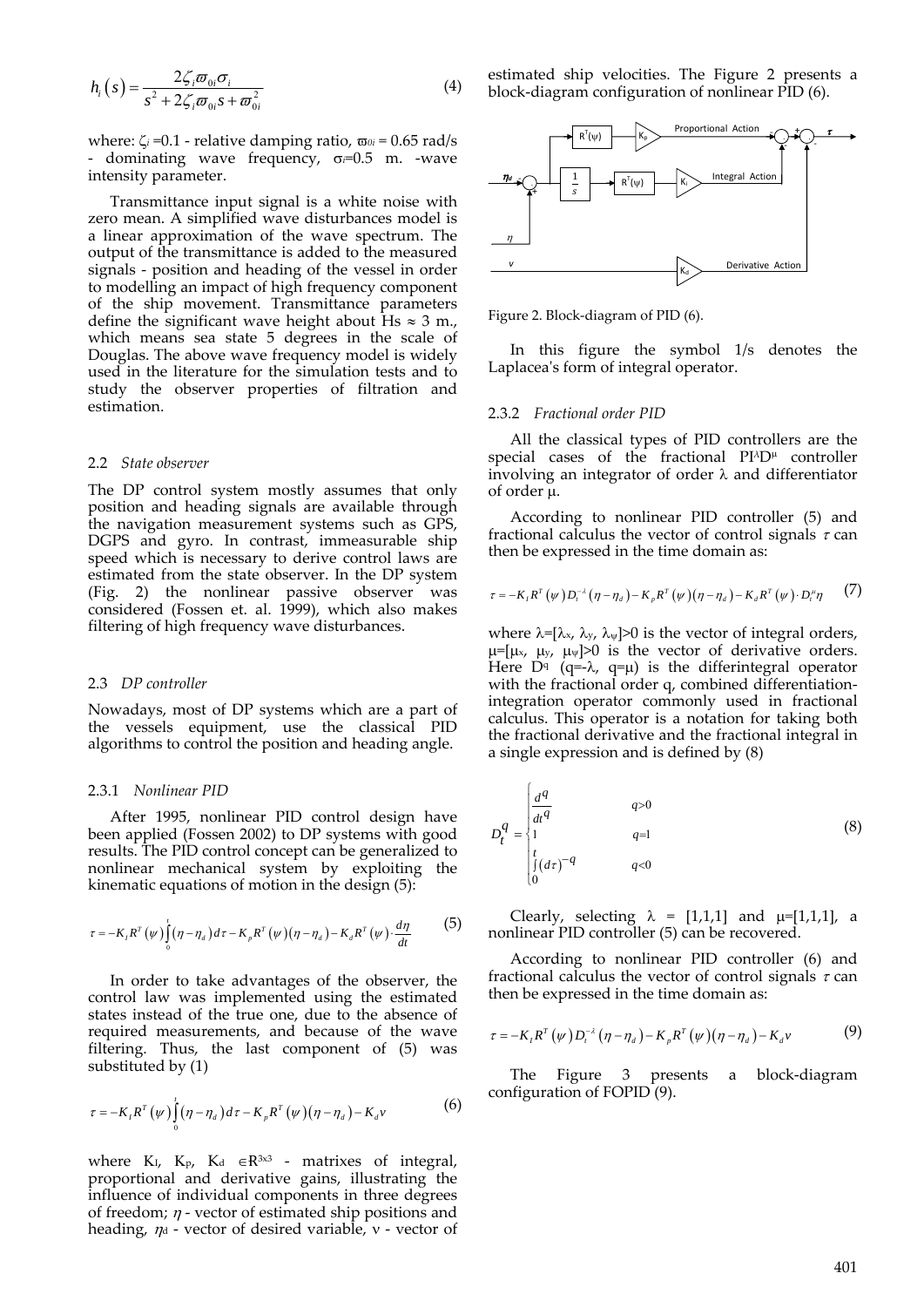

Figure 3. Block‐diagram of FOPID (9).

The symbol  $s^{\lambda}$  denotes the Laplacea's form of fractional integral operator.

There are some definitions for fractional derivatives. The commonly used include Grunwald– Letnikov, Riemann–Liouville, and Caputo definitions (Podlubny 1999). Since most of the fractional‐order differential equations do not have exact analytic solutions, so approximation and numerical so approximation and numerical techniques must be used. Several analytical and numerical methods have been proposed to solve the fractional‐order differential equations. One of the best-known approximations is due to Oustaloup (Oustaloup 2000).The method based on approximating a fractional-order operator  $s<sup>q</sup>$ , where 0  $\leq q \leq 1$ , in a specified frequency range  $\omega = (\omega_{\rm b}, \omega_{\rm h})$ and of order N.

Figure 4 presents an example of approximation of integrals of constant function in time. There was considered integral orders ( $\lambda = 0.1$ , 0.2, 0.3, 0.4, 0.6, 0.8,1), zero initial conditions, frequency range  $\omega$  = (0.01, 1000) rad/s and order 5.



Figure 4. The approximation of integrals of constant function for different orders ( $\lambda$  = 0.1, 0.2, 0.3, 0.4, 0.6, 0.8, 1) in frequency range  $\omega$  = (0.001, 1000) rad/s and of order 5.

## 3 SIMULATION TEST RESULTS

The mathematical model of supply vessel was used as a case study (Godhavn et. al. 1998) and nonlinear passive observer (Witkowska 2013). The vessel system matrices were given below.

$$
M = \begin{bmatrix} 1.1274 & 0 & 0 \\ 0 & 1.8902 & -0.0744 \\ 0 & -0.0744 & 0.1278 \end{bmatrix}
$$
 (9)

$$
D = \begin{bmatrix} 0.0358 & 0 & 0 \\ 0 & 0.1183 & -0.000124 \\ 0 & -0.000041 & 0.0308 \end{bmatrix}
$$
 (10)

A model of supply vessel was used to illustrate the performance of  $\overrightarrow{DP}$  system (Fig. 1.) with fractional order PID controllers (7), (9). For this purpose the FOMCON toolbox for Matlab was used for simulations. The FOMCON toolbox allow us to implement, simulate and analyze FOPID controllers easily via its functions. Also in this library, one can find the *Fractional PID* block which implements FOPID controllers in Simulink. In fractional order PID controller there the only aproximation of differintegral operator  $s<sup>q</sup>$  was needed with specified frequency range and order. In the simulation studies the Oustaloup method was assumed within the frequency range (0.01, 1000) rad/s and the number of zeros and poles sited to 5. Simulations were carried out in time domain.

The simulation tests aim at checking the operation correctness of DP system with fractional PID controllers (7) and (9) in comparison with classical PID controller (5) tuned by GA. During a simulation tests the initial conditions were chosen as:  $\eta$ (to)=(0,0,0),  $v(t0)=(0,0,0)$  and the initial values of all estimates were set as zero. Desired position and orientation were set as  $\eta_d(t)=(5, 5, 0)$ . The simulation studies were carried out in the presence of wave disturbances  $(4)$ . The amplitudes of the wave were set as  $2 \text{ m}$ .,  $2 \text{ m}$ .,  $3^0$  respectively for surge, sway and yaw direction.

Figure 5 presents ship trajectory in DP system with PID (6) and FOPID (9) controllers and for different vectors  $\lambda$ . As can see the changes of integral orders have an significant influence on ship position and heading changes.



Figure 5. Ship trajectory in DP system for different integral orders  $(\lambda_1 = [0.1, 0.1, 0.1], \lambda_2 = [1, 1, 1], \lambda_3 = [0.5, 0.3, 0.1]).$ 

The parameters of classical PID controller were tuned by GA method and received parameters were next sited for fractional controllers. Thus only vector of integrator orders  $\lambda$  and differentiator orders uwere finally selected. Such an approach is commonly used in the literature. The controller parameters were collected in Table1. It can be noted that FOPID controller described by equation (9) has been reduced to PD controller.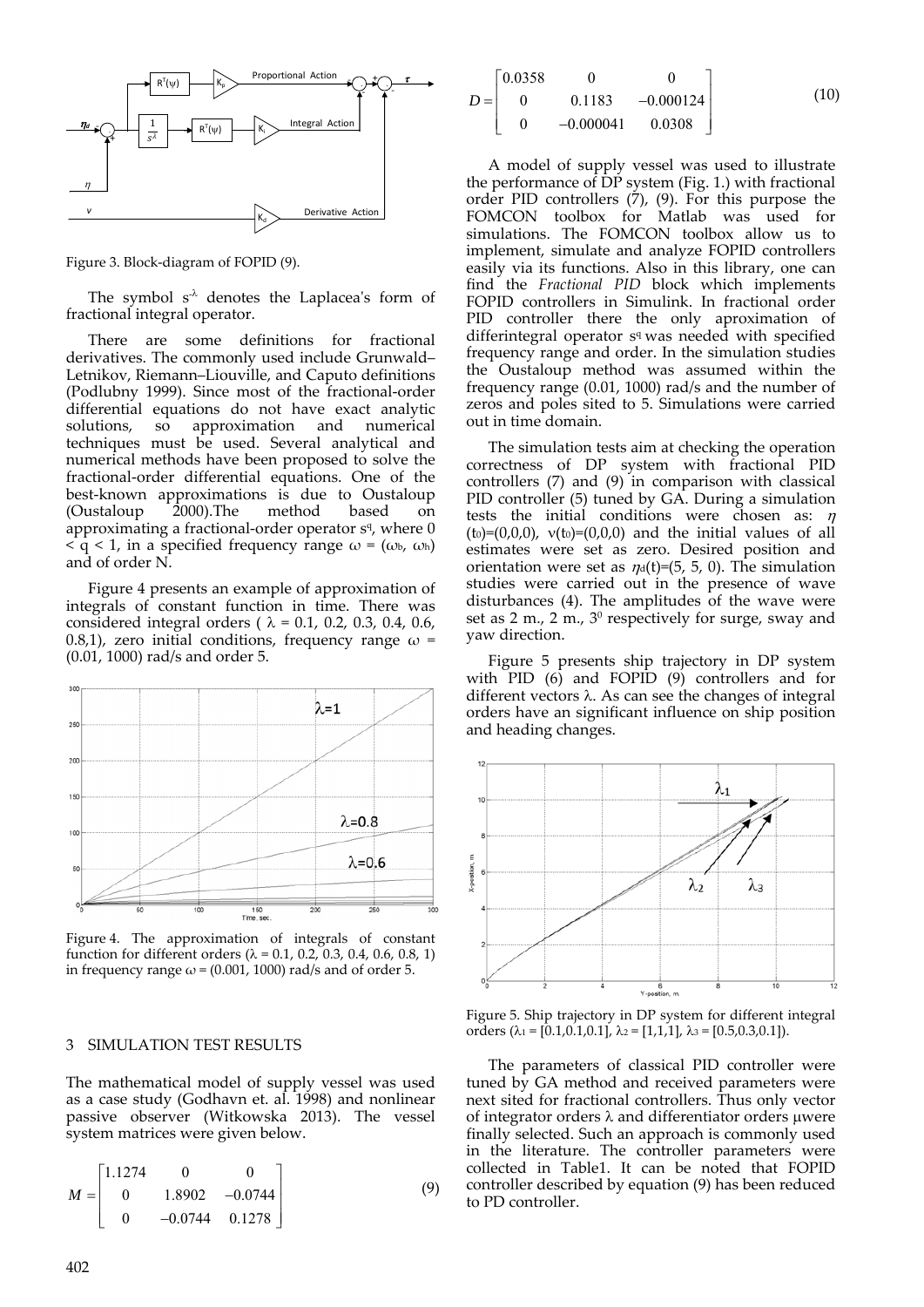Table 1. Set parameters \_\_\_\_\_\_\_\_\_\_\_\_\_\_\_\_\_\_\_\_\_\_\_\_\_\_\_\_\_\_\_\_\_\_\_\_\_\_\_\_\_\_\_\_\_\_\_

| Parameter Value[-] |                                                                   | Controllers          |
|--------------------|-------------------------------------------------------------------|----------------------|
| Kp                 | $(10)^{4*}$ [2*2.0213 0 0; 0 2*<br>1.700990 0; 0 0 2000.49]       | PID,<br>$FOPID(7)$ , |
| Kd                 | $(10)^8$ * $[0.020700; 0.01550.0439; FOPID(9)]$<br>0 0.0439 4.051 |                      |
| $K_{I}$            | (10)^2*[1.01274 0 0; 0 0.8902 0;<br>0 0 0.1278]                   |                      |
|                    | [1,1,0]                                                           | FOPID(9)             |
| λ<br>μ             | [0.93333, 0.7333, 0.86667]<br>[1 1 0]                             | FOPID $(7)$          |

Figures 6‐9 present time‐series of ship position and heading, estimated and measured velocities, forces and moments acting on a hull and ship trajectory in DP system with controllers with (6), (7), (9) after tuning (PID (6) ‐ black solid line, FOPID (7) ‐ grey line, FOPID (9) ‐ black dotted line).



Figure 6. Measured and filtered position and heading in DP system (PID (6) - black solid line, FOPID (7) - grey line only measured, FOPID (9) ‐ black dotted line).



Figure 7. Estimated and measured surge, sway and yaw velocities in DP system (PID (6) - black solid line, FOPID (7) ‐ grey line, FOPID (9) ‐ black dotted line).



Figure 8. Forces and moments in surge, sway and yaw direction in DP system (PID (6) - black solid line, FOPID (7) ‐ grey line, FOPID (9) ‐ black dotted line)



Figure 9. Ship trajectory in DP system (PID (6) ‐ black solid line, FOPID (7) ‐ grey line, FOPID (9) ‐ black dotted line).

The computer simulations shown in Figure 6 present the convergence of position and heading to their desired values. The time‐histories confirm a good ability of all controllers to keep fixed position and heading. In comparison with PID (6), the FOPID (7), (9) methods gives close time quality coefficients of position and heading such as rise time, and time control.

The surge, sway velocities and yaw angle (Fig. 7) were estimated from observer considering (6) and (9) control laws other than (7) where the information about velocities was calculated from position and heading introducing undesirable oscillations. Not including the observer in the equation (7) is also the reason of disturbed forces and moment signals (Fig. 8) and ship trajectory (Fig. 9) in contrast to the smooth forces and moment signals received from (6) and (9) control laws.

## 4 CONCLUSIONS

PID control method has been a widely used control technique due to its practicality and suitability for a large class of systems which are linear or nonlinear. The paper present covers the integer order case and the preliminary studies extends for the use of FOPID technique in classical (no fractional order) DP system. Two cases were considered. The first case FOPID include only integrator because of the need to use the